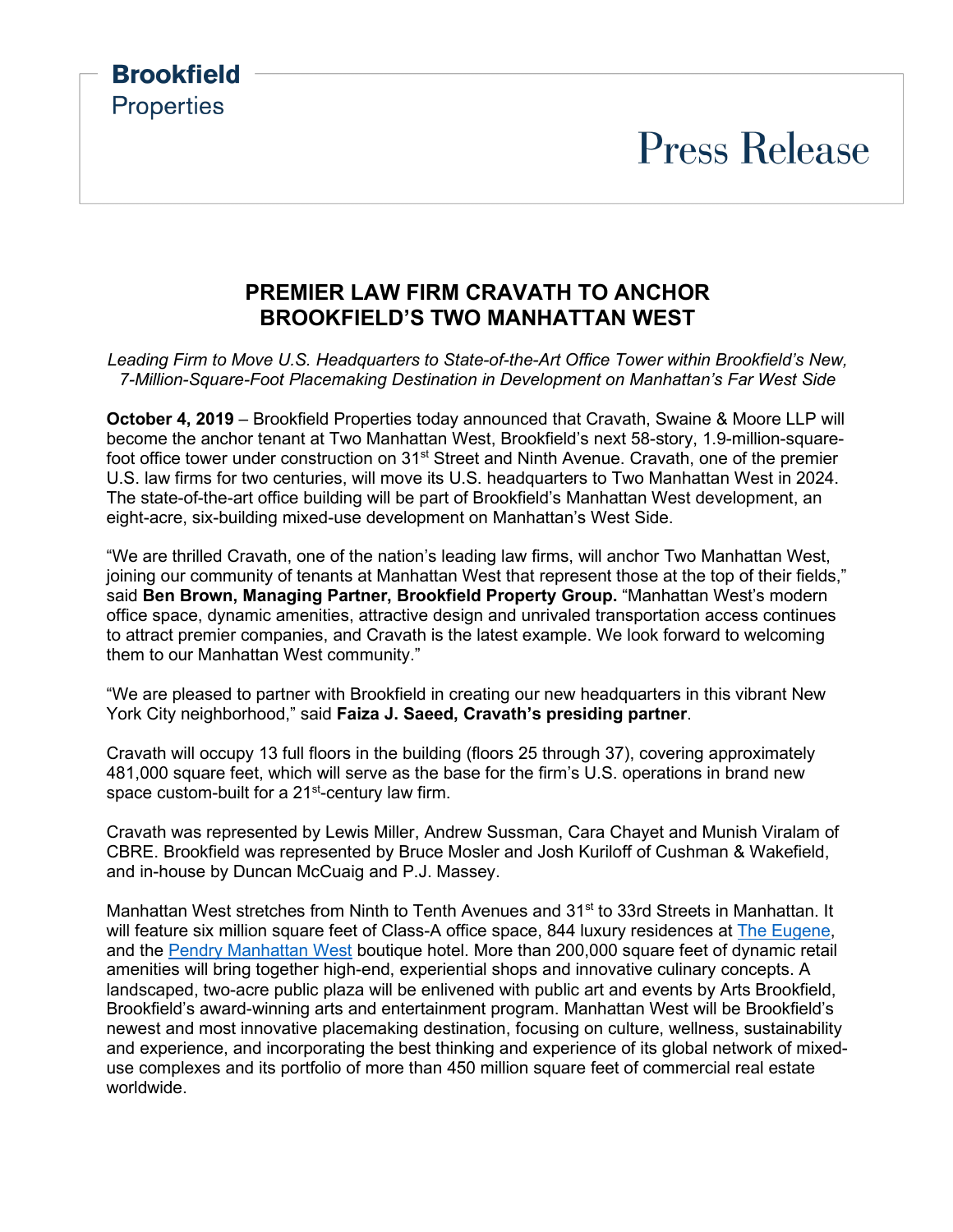## **Brookfield Properties Press Release**

Two Manhattan West is rising on the southeast corner of the Manhattan West site, at 31<sup>st</sup> Street and Ninth Avenue. It is the second of two new major office buildings built at the site and will be the complex's final development component. One Manhattan West, which opens in October, will be home to the headquarters of a number of world-class tenants.

Two other commercial buildings comprise the remaining office space at the site. Five Manhattan West, which is nearly 100% leased, has been completely transformed as a collaborative urban space with large floor plates and floor-to-ceiling glass, creating environments that foster innovation and exploration for cutting-edge companies like Amazon, JP Morgan Chase, Markit, and R/GA Media. Whole Foods and Peloton are creating new concepts anchoring the groundfloor retail, and Danny Meyer's Union Square Hospitality Group will open a signature restaurant on Manhattan West's signature, landscaped two-acre plaza. The Lofts at Manhattan West is a boutique, 13-story building that features high ceilings, terraces and exposed I-beam columns and is home to the coworking operator, Spaces.

Manhattan West benefits from excellent access to public transportation. It sits immediately adjacent to the soon-to-be-redeveloped Empire Station/Penn Station Complex – the busiest train station complex in North America – and near the 7-train station at Hudson Yards, New York City's first subway extension in decades. It is one block from the A, C, E, 1, 2, 3 and 7 subway lines, New Jersey Transit, the Long Island Railroad and Amtrak.

For more information about Brookfield's Manhattan West complex, visit [www.manhattanwestnyc.com.](http://www.manhattanwestnyc.com/)

###

#### **About Brookfield Properties**

Brookfield Properties is a fully-integrated, global real estate services company, providing industryleading portfolio management and development capabilities across the real estate investment strategies of Brookfield Asset Management — a global alternative asset manager with over \$385 billion in AUM.

Brookfield Properties develops and manages premier real estate with a focus on maximizing the tenant experience in addition to the investment and operational performance of the asset. We also focus on integrating leading-edge real estate technologies which enables us to be at the forefront of innovation and sustainability – benefiting not only our tenants, residents and business partners, but also the communities in which we operate.

For more information about our approach to operating and developing best-in-class real estate, please visit [www.brookfieldproperties.com.](http://www.brookfieldproperties.com/)